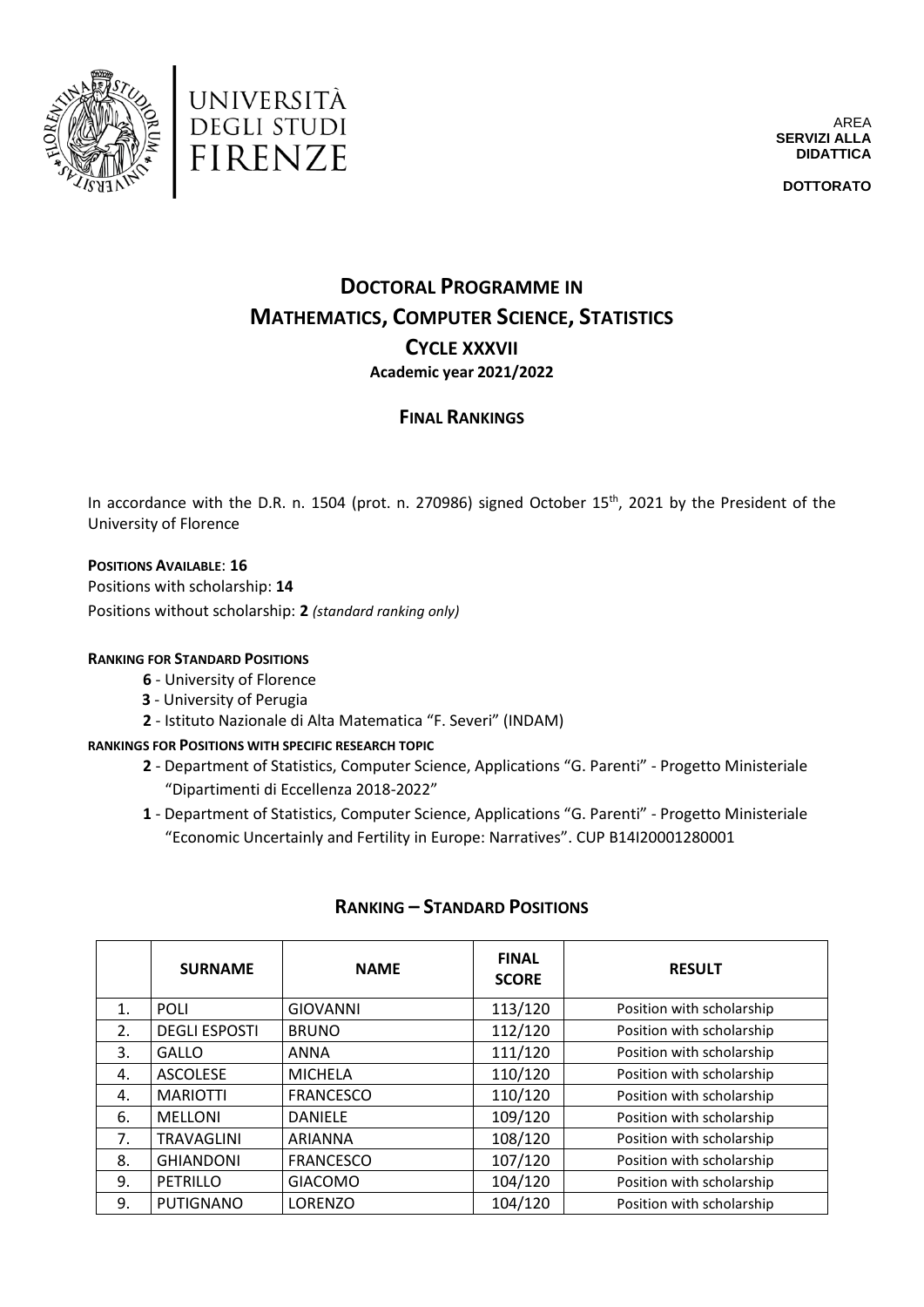| 11. | <b>CICCHETTI</b>   | <b>MARTA</b>    | 101/120  | Position with or without scholarship** |
|-----|--------------------|-----------------|----------|----------------------------------------|
| 11. | <b>GHERARDINI</b>  | <b>LUCA</b>     | 101/120  | Position with or without scholarship** |
| 13. | SAMMARCO           | <b>ELENA</b>    | 100/120* | Position without scholarship           |
| 13. | <b>GIOVINETTO</b>  | <b>ANTONIO</b>  | 100/120  | Eligible                               |
| 15. | <b>VERGANI</b>     | <b>MARCO</b>    | 99/120*  | Eligible                               |
| 15. | <b>MARCHESINI</b>  | NICOLÒ          | 99/120   | Eligible                               |
| 17. | <b>CRISTOFORI</b>  | <b>SIMONE</b>   | 98/120*  | Eligible                               |
| 17. | PIERONI            | <b>FEDERICO</b> | 98/120*  | Eligible                               |
| 17. | <b>CORTOPASSI</b>  | <b>TOMMASO</b>  | 98/120*  | Eligible                               |
| 17. | <b>RINETTI</b>     | <b>MARCO</b>    | 98/120*  | Eligible                               |
| 17. | <b>DURICCHI</b>    | <b>GIULIA</b>   | 98/120   | Eligible                               |
| 22. | <b>ARORA</b>       | YASH            | 97/120   | Eligible                               |
| 23. | <b>BONADIMAN</b>   | <b>CHIARA</b>   | 96/120*  | Eligible                               |
| 23. | <b>FANTECHI</b>    | <b>MICHELE</b>  | 96/120*  | Eligible                               |
| 23. | <b>AZHAR</b>       | <b>FIZZA</b>    | 96/120   | Eligible                               |
| 26. | <b>BIANCHI</b>     | <b>FILIPPO</b>  | 95/120*  | Eligible                               |
| 26. | <b>ANDREUCCI</b>   | <b>GIOVANNA</b> | 95/120*  | Eligible                               |
| 26. | <b>VANNI</b>       | <b>ISMAELE</b>  | 95/120   | Eligible                               |
| 29. | <b>SANTINI</b>     | LORENZO         | 94/120   | Eligible                               |
| 30. | <b>VATTAIONI</b>   | <b>EDOARDO</b>  | 93/120*  | Eligible                               |
| 30. | <b>BIANCO</b>      | <b>GIUSEPPE</b> | 93/120*  | Eligible                               |
| 30. | <b>BARBIERI</b>    | <b>ALESSIO</b>  | 93/120*  | Eligible                               |
| 30. | <b>MAGHERINI</b>   | LORENZO         | 93/120   | Eligible                               |
| 34. | <b>FABRIZIO</b>    | PAOLOMARIA      | 92/120*  | Eligible                               |
| 34. | <b>CAVICCHIONI</b> | <b>GIULIA</b>   | 92/120   | Eligible                               |
| 36. | <b>ROCCI</b>       | SERENA          | 91/120   | Eligible                               |
| 37. | <b>CONTINELLI</b>  | <b>ELISA</b>    | 90/120   | Eligible                               |
| 38. | LIMONCELLA         | <b>GIORGIO</b>  | 88/120   | Eligible                               |
| 39. | <b>VIVI</b>        | <b>ANDREA</b>   | 82/120   | Eligible                               |

\* Pre*cedes due to younger age*

\*\* *The scholarship will be awarded to the candidate with the most, disadvantageous economic situation (art.15 par. 2 of the call)*

## **RANKING – POSITION WITH SPECIFIC RESEARCH TOPIC**

Department of Statistics, Computer Science, Applications "G. Parenti" Progetto Ministeriale "Dipartimenti di Eccellenza 2018-2022" *Data Science & Statistical Learning*

|    | <b>SURNAME</b>  | <b>NAME</b>      | <b>FINAL SCORE</b> | <b>RESULT</b>             |
|----|-----------------|------------------|--------------------|---------------------------|
|    | <b>POLI</b>     | GIOVANNI         | 112/120            | Position with scholarship |
|    | <b>PETRILLO</b> | <b>GIACOMO</b>   | 105/120            | Eligible                  |
| 3. | <b>GALLO</b>    | <b>ANNA</b>      | 89/120             | Eligible                  |
| 4. | <b>FABRIZIO</b> | PAOLOMARIA       | 87/120*            | Eligible                  |
| 4. | <b>RAHMAN</b>   | <b>MD HBIBUR</b> | 87/120             | Eligible                  |

\**Precedes due to younger age*